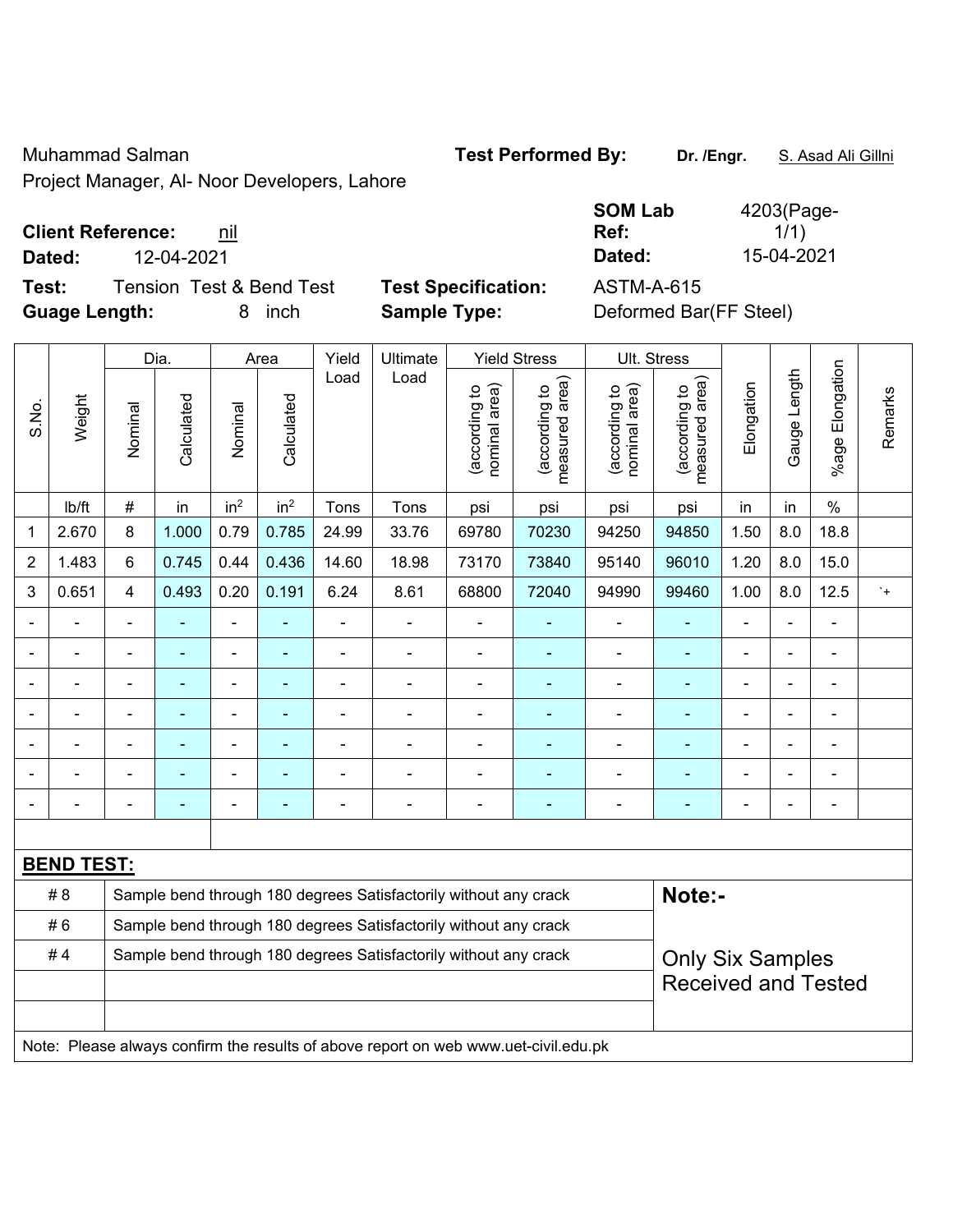Medical Superintendent **Test Performed By:** Dr. /Engr. **Multiplant Multiplan Action** 

Nishtar Hospital Multan

|                          |              |          |                            | <b>SOM Lab</b>    | 4205(Page- |
|--------------------------|--------------|----------|----------------------------|-------------------|------------|
| <b>Client Reference:</b> |              | 17711/NH |                            | Ref:              | 1/1)       |
| Dated:                   | 12-04-2021   |          |                            | Dated:            | 15-04-2021 |
| Test:                    | Tension Test |          | <b>Test Specification:</b> | <b>ASTM-A-615</b> |            |
| <b>Guage Length:</b>     |              | inch     | <b>Sample Type:</b>        | Deformed Bar      |            |

|                |                   |                          | Dia.                   |                                                       | Area            | Yield          | Ultimate                 |                                | <b>Yield Stress</b>             |                                | Ult. Stress                     |                |                          |                       |         |
|----------------|-------------------|--------------------------|------------------------|-------------------------------------------------------|-----------------|----------------|--------------------------|--------------------------------|---------------------------------|--------------------------------|---------------------------------|----------------|--------------------------|-----------------------|---------|
| S.No.          | Weight            | Nominal                  | Calculated             | Nominal                                               | Calculated      | Load           | Load                     | nominal area)<br>(according to | measured area)<br>(according to | (according to<br>nominal area) | measured area)<br>(according to | Elongation     | Gauge Length             | Elongation<br>$%$ age | Remarks |
|                | Ib/ft             | $\#$                     | in                     | in <sup>2</sup>                                       | in <sup>2</sup> | Tons           | Tons                     | psi                            | psi                             | psi                            | psi                             | in             | in                       | $\frac{0}{0}$         |         |
| 1              | 1.075             | $\overline{5}$           | 0.634                  | 0.31                                                  | 0.316           | 11.01          | 13.40                    | 78330                          | 76840                           | 95370                          | 93560                           | 1.00           | 8.0                      | 12.5                  |         |
| $\overline{2}$ | 1.057             | 5                        | 0.629                  | 0.31                                                  | 0.311           | 11.06          | 13.56                    | 78690                          | 78440                           | 96460                          | 96150                           | 1.00           | 8.0                      | 12.5                  |         |
|                |                   | $\overline{\phantom{0}}$ | $\blacksquare$         | $\blacksquare$                                        |                 | $\blacksquare$ | $\blacksquare$           | $\blacksquare$                 | ÷                               | $\blacksquare$                 | $\blacksquare$                  | $\blacksquare$ |                          | $\blacksquare$        |         |
| $\blacksquare$ | $\blacksquare$    | $\blacksquare$           | $\blacksquare$         | $\overline{\phantom{0}}$                              | $\blacksquare$  | ÷              | $\overline{\phantom{a}}$ | $\frac{1}{2}$                  | $\blacksquare$                  | $\blacksquare$                 | $\blacksquare$                  | -              | $\blacksquare$           | $\blacksquare$        |         |
|                |                   |                          |                        | ۰                                                     | ۰               | $\blacksquare$ | ٠                        | $\blacksquare$                 |                                 | $\overline{\phantom{a}}$       | $\blacksquare$                  | ÷              |                          | $\blacksquare$        |         |
|                |                   | $\blacksquare$           |                        | ÷                                                     | ۰               | $\blacksquare$ | ٠                        | -                              |                                 | $\overline{\phantom{0}}$       | $\blacksquare$                  | $\blacksquare$ | $\blacksquare$           | $\blacksquare$        |         |
|                | ۰                 | $\overline{\phantom{0}}$ | $\blacksquare$         | ä,                                                    | $\blacksquare$  | $\blacksquare$ | $\blacksquare$           | $\blacksquare$                 | $\overline{\phantom{0}}$        | $\blacksquare$                 | $\blacksquare$                  | $\blacksquare$ | $\overline{\phantom{0}}$ | $\blacksquare$        |         |
|                |                   | $\overline{\phantom{0}}$ |                        | $\overline{a}$                                        | $\blacksquare$  | $\blacksquare$ | ٠                        | $\overline{a}$                 | ۰                               | $\overline{\phantom{a}}$       | $\blacksquare$                  | $\blacksquare$ | $\blacksquare$           | $\overline{a}$        |         |
|                |                   |                          |                        | ۰                                                     |                 | $\blacksquare$ |                          | $\blacksquare$                 |                                 |                                |                                 | -              |                          | $\overline{a}$        |         |
|                |                   |                          |                        | -                                                     |                 |                |                          | $\overline{a}$                 |                                 | $\overline{\phantom{a}}$       |                                 |                |                          | $\blacksquare$        |         |
|                |                   |                          |                        |                                                       |                 |                |                          |                                |                                 |                                |                                 |                |                          |                       |         |
|                | <b>BEND TEST:</b> |                          |                        |                                                       |                 |                |                          |                                |                                 |                                |                                 |                |                          |                       |         |
|                | --                |                          | No Bend test performed |                                                       |                 |                |                          |                                |                                 |                                | Note:-                          |                |                          |                       |         |
|                |                   |                          |                        |                                                       |                 |                |                          |                                |                                 |                                |                                 |                |                          |                       |         |
|                |                   |                          |                        | <b>Only Two Samples</b><br><b>Received and Tested</b> |                 |                |                          |                                |                                 |                                |                                 |                |                          |                       |         |

Note: Please always confirm the results of above report on web www.uet-civil.edu.pk

4205(Page-